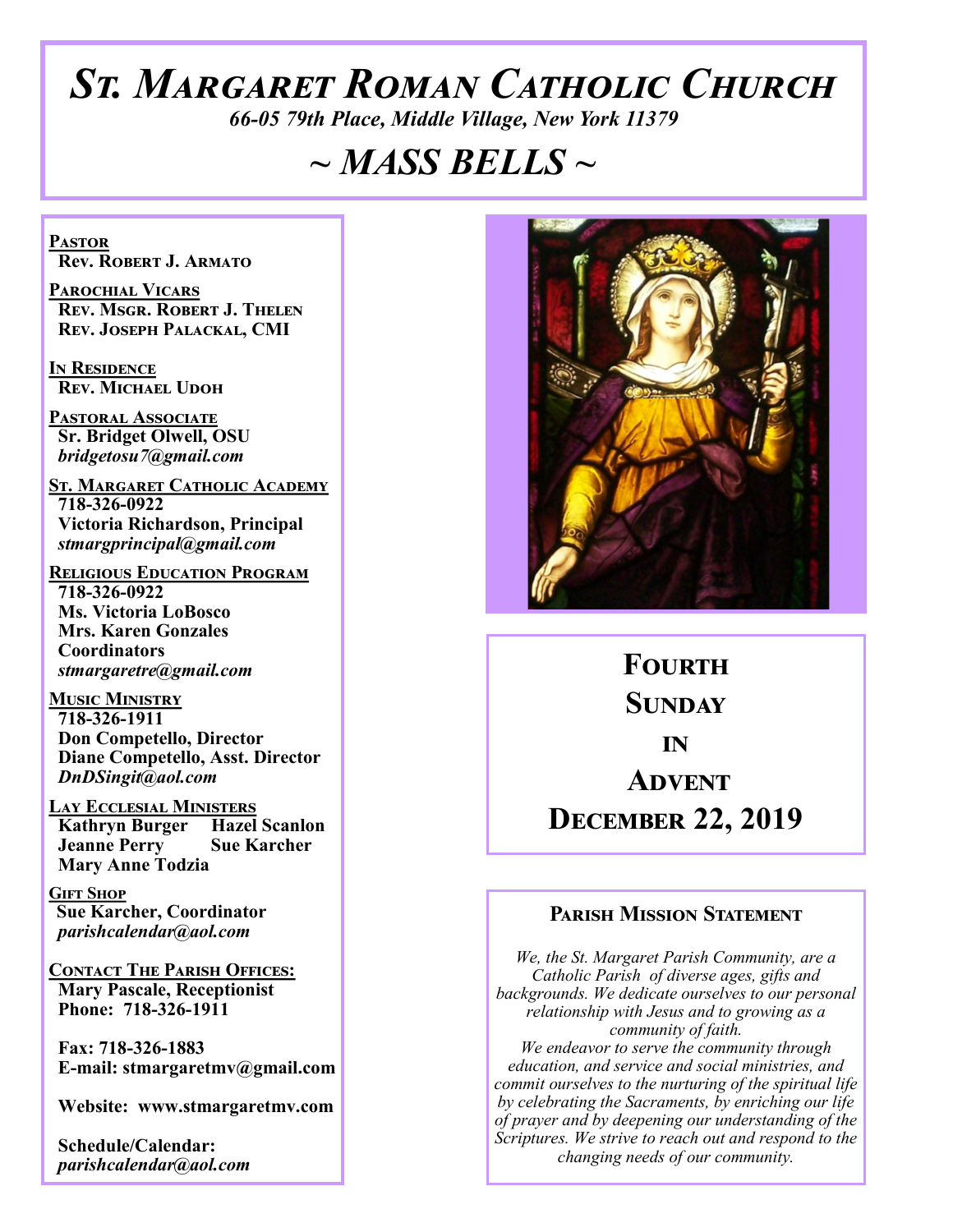## *MASSES FOR THE WEEK*

| SUN.                                              | <b>DECEMBER 22 - FOURTH SUNDAY</b><br><b>IN ADVENT</b>                                                                                                                                                |
|---------------------------------------------------|-------------------------------------------------------------------------------------------------------------------------------------------------------------------------------------------------------|
| 7:30<br>9:00                                      | Julius Averna<br>Adriana Caruso/Francesco e Maria Virruso/<br>Pellegrino e Giuseppa Benfari/Salvatore<br>D'Amico/Nicola Mancino/Agostino Messina/<br>In onoroe de Santa Lucia/                        |
| 10:30<br><b>NOON</b><br>5:00PM                    | People of the Parish<br>Peter & Dorothy Keehner<br>Rosaleen, Tom, Catherine & Michael Reilly                                                                                                          |
| MON.<br>7:00<br>9:00                              | DECEMBER 23 - ST. JOHN OF KANTY<br>Karl Sippenauer (ANNI)<br>Pasquale Pompeo                                                                                                                          |
| TUE.<br>7:00<br>9:00<br>5:00PM<br><b>MIDNIGHT</b> | <b>DECEMBER 24 - CHRISTMAS EVE</b><br>Anthony Tavarone<br>Jorge Bonilla<br><b>Carl Dokter</b><br>People of the Parish                                                                                 |
| WED.                                              | <b>DECEMBER 25 - THE NATIVITY OF</b><br>OUR LORD/HOLY DAY OF OBLIGATION                                                                                                                               |
| 8:00<br>10:00                                     | Virginia Congemi<br>(Italian/English)<br>Maria Bachman/Filippo, Leonardo e<br>Maria Curatoloe defunti della famiglia/<br>Vincenza, Mariano e Salvatore Palmeri/<br>Salvatore D'Amico/Biagia Scaturro/ |
| <b>NOON</b>                                       | John J. & Margaret M. Forte<br><b>NO EVENING MASS</b>                                                                                                                                                 |
| THU.<br>7:00<br>9:00                              | <b>DECEMBER 26 - ST. STEPHEN</b><br><b>Ferdinand Troje</b><br>Elsie Bode                                                                                                                              |
| FRI.<br>7:00<br>9:00                              | DECEMBER 27 - ST. JOHN<br>Philomena Karcher (ANNI)<br><b>Margaret Frontino</b>                                                                                                                        |
| SAT.<br>9:00<br>5:00PM                            | DECEMBER 28 - THE HOLY INNOCENTS<br><b>Collective: Carol McDonald (BIRTH)</b><br>Margaret Maloney (ANNI)                                                                                              |
| SUN.                                              | <b>DECEMBER 29 - THE HOLY FAMILY OF</b><br><b>JESUS, MARY AND JOSEPH</b>                                                                                                                              |
| 7:30<br>9:00                                      | Carol McDonald<br>Daniele Bussa/Rosario, Rosaria e Nunzio<br>Taormina/Salvatore D'Amico/                                                                                                              |
| 10:30<br><b>NOON</b><br>5:00PM                    | Tom Cordero<br>People of the Parish<br>Rose & Pete LoMurno                                                                                                                                            |
|                                                   |                                                                                                                                                                                                       |



## **PARISH INFORMATION**

**Rectory Office Hours Monday - Friday - 9 am to Noon, and 1 pm to 5pm Tuesday & Wednesday evenings 5-7pm Saturday - by appointment Sunday - closed**

**CONFESSIONS** - Saturday, 4-4:45 pm or by appointment with a priest.

**NOVENA** to Our Lady of the Miraculous Medal Mondays after the 9am Mass.

#### **THE ROSARY AND DIVINE MERCY**

devotion are prayed every morning in the church at 8:30am.

**BAPTISMS** take place on the 1st and 3rd Sundays of the month. Please call the rectory for an appointment and to register your child.

**WEDDINGS MUST** be scheduled at least six months in advance by appointment with a priest or a deacon. Please call the rectory office. For marriage preparation information visit www.pre-cana.org.

**THE ENGLISH CHOIR** rehearses on Tuesday, at 7 pm in the Church. Tenors and baritones needed!

**IL CORO ITALIANO** prattica ogni Domenica prima della Messa Italiana.

**THE YOUTH CHOIR** rehearses on Monday, from 6-7 pm in the Church. For more info, DnDsingit@aol.com

**BOY SCOUT TROOP #119** meets on Tuesdays from 7:15-9 pm in the Parish Hall. New members are welcome, age 10 1/2 & up. Call Mr. Krzewski, 718-894-4099.

**CUB PACK #119** meets on Mondays from 7-8:30 pm in the Parish Hall. New members welcome, age 6 to 10-1/2. Call Mr. Krzewski, 718-894-4099.

**SENIOR CITIZENS** meet every Wednesday at 12 Noon in the Parish Center.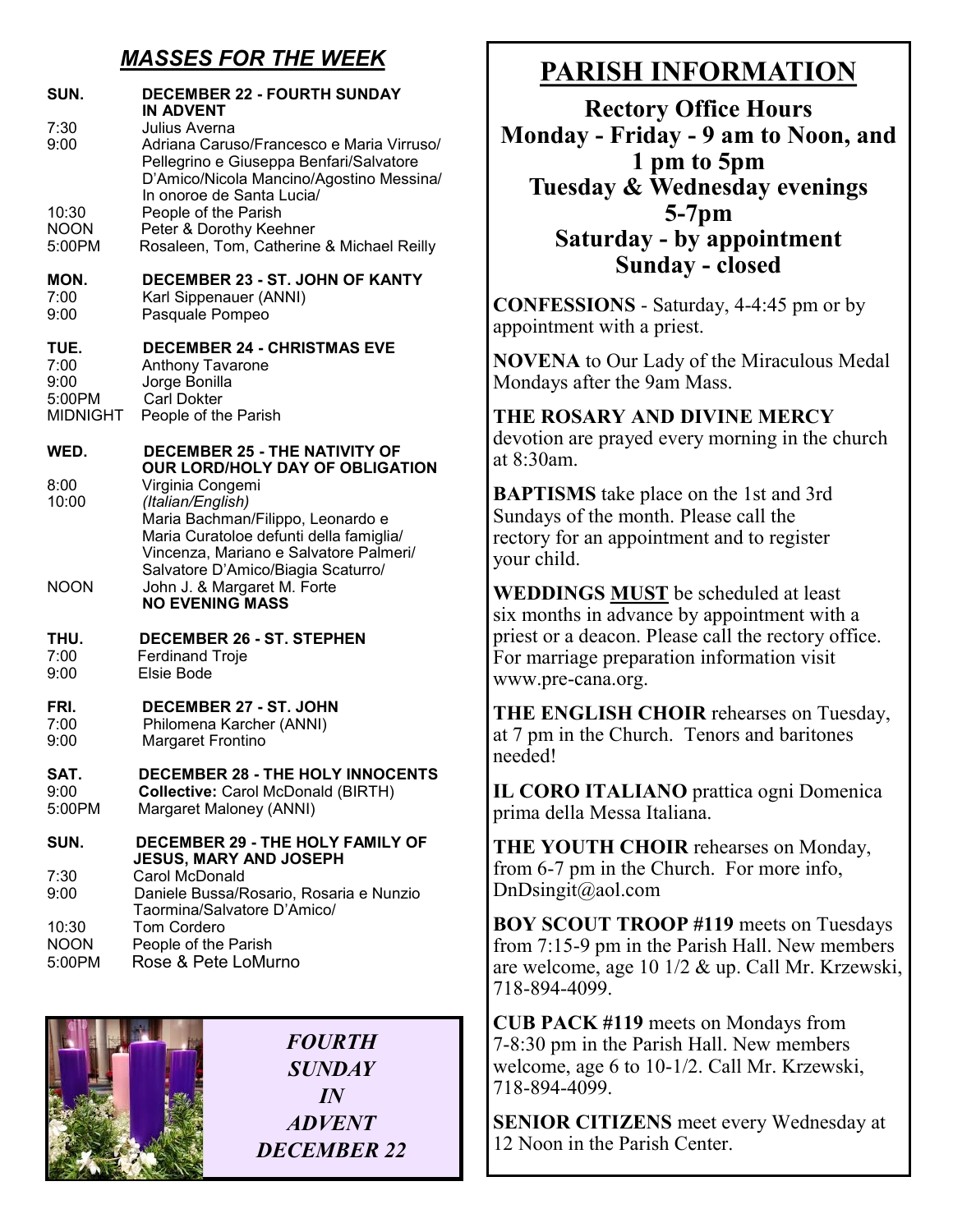# PLEASE PRAY FOR OUR SICK

Karen Guarascio, Connie Faccibene, Linda Frazier, Cari Ann Falk-LoBello, Glen Falk, Ronald Frazier, Robert Sabini, Lee Falk, Scott White, Baby McKinley Kelleher, Sean Harrison, Justin James Quirke, Elizabeth Ott, Mary Harrison, John Murphy, Anne McGinnis, Norma Voyer, Vicky Turato, Julio Pelaez, Maritza Gutierrez, Graciela Mora, Cindy Mulore, Salvatore Tuttolomondo, Gloria Mojica, Gloria Pemaj, Anne Gorian, Allen McConville, Joseph Simon, Jack Marchindiondo, The Scaturro Family, Joseph Siano, Louis Pitelli, Marion Caracciola, Vita Mazzola, Giovanni Campo, Edward Stoltzenberg, Louis Pittelli, James Graff, Carol Arevalo, Immaculate Marge D'Elia, Jim O'Friscoll, Mary Rigovich, Matteo Sabini, Bob Biolsi, The Mojica Family, Fr. William Farrugia, Msgr. Leonard Badia, Matthew Zender, Cathie Greulich, Joseph & Mary Augustine, Anthony Pittelli, Josephine Hartnett,

*The names will remain for 3 months, please call 718-326-1911 and ask for continued prayers.*

#### **Prayer Requests**

**Pray for vocations to the Priesthood and Religious Life.** 

**Please pray for our men and women from our Parish serving in the defense of our country: Lt. Col. Thomas Frohnhoefer Sgt. Robert A. Domenici** 



#### *WE RECALL OUR BELOVED DECEASED*

*Especially, Gaetano Morreale, Joseph Lodato, Joseph Siano, May they rest in Christ's Peace!*

## **MEMORIALS**

#### *WINE & HOST THIS WEEK*

*are offered in memory of Carol McDonald at the request of Annette Dubiel.* 

#### *TABERNACLE LAMP THIS WEEK*

*is lit in memory of Maria Bachman at the request of Ben Armato, (uncle).*

#### *ALTAR CANDLES THIS WEEK*

*are offered in memory of Carol McDonald at the request of Annette Dubiel.*



#### **TODAY'S READINGS**

 *Fourth Sunday in Advent* 

Is 7:10-14 Ps 24:1-2, 3-4, 5-6 Rom 1:1-7 Mt 1:18-24

#### **READINGS FOR THE WEEK**

Monday: Mal 3:1-4, 23-24

 Tuesday: 2 Sm 7:1-5, 8b-12, 14a, 16 Ps 89:2-3, 4-5, 27, 29 Lk 1:67-79 **VIGIL** Is 62:1-5 Ps 89:4-5, 16-17, 27, 29 Acts 13:16-17, 22-25 Mt 1:1-25 or Mt 1:18-25

Ps 25:4-5ab, 8-9, 10, 14

Lk 1:57-66

#### Wednesday: **MIDNIGHT**

 $\overline{Is\ 9:1-6}$ Ps 96:1-2, 2-3, 11-12, 13 Ti 2:11-14 Lk 2:1-14 **DAY** Is 52:7-10 Ps 98:1, 2-3, 3-4, 5-6 Heb 1:1-6 Jn 1:1-18 or Jn 1:1-5,9-14

 Thursday: Acts 6:8-10; 7:54-59 Ps 31:3cd-4,6,8ab,16bc, 17 Mt 10:17-22

 Friday: 1Jn 1:1-4 Ps 97:1-2, 5-6, 11-12 Jn 20:1a, 2-8

Saturday: 1 Jn 1:5-2:2 Ps 124:2-3, 4-5, 7cd-8 Mt 2:13-18

Sunday: Sir 3:2-6, 12-14 Ps 128:1-2,3,4-5 Col 3:12-21 or Col 3:12-17 Mt 2:13-15, 19-23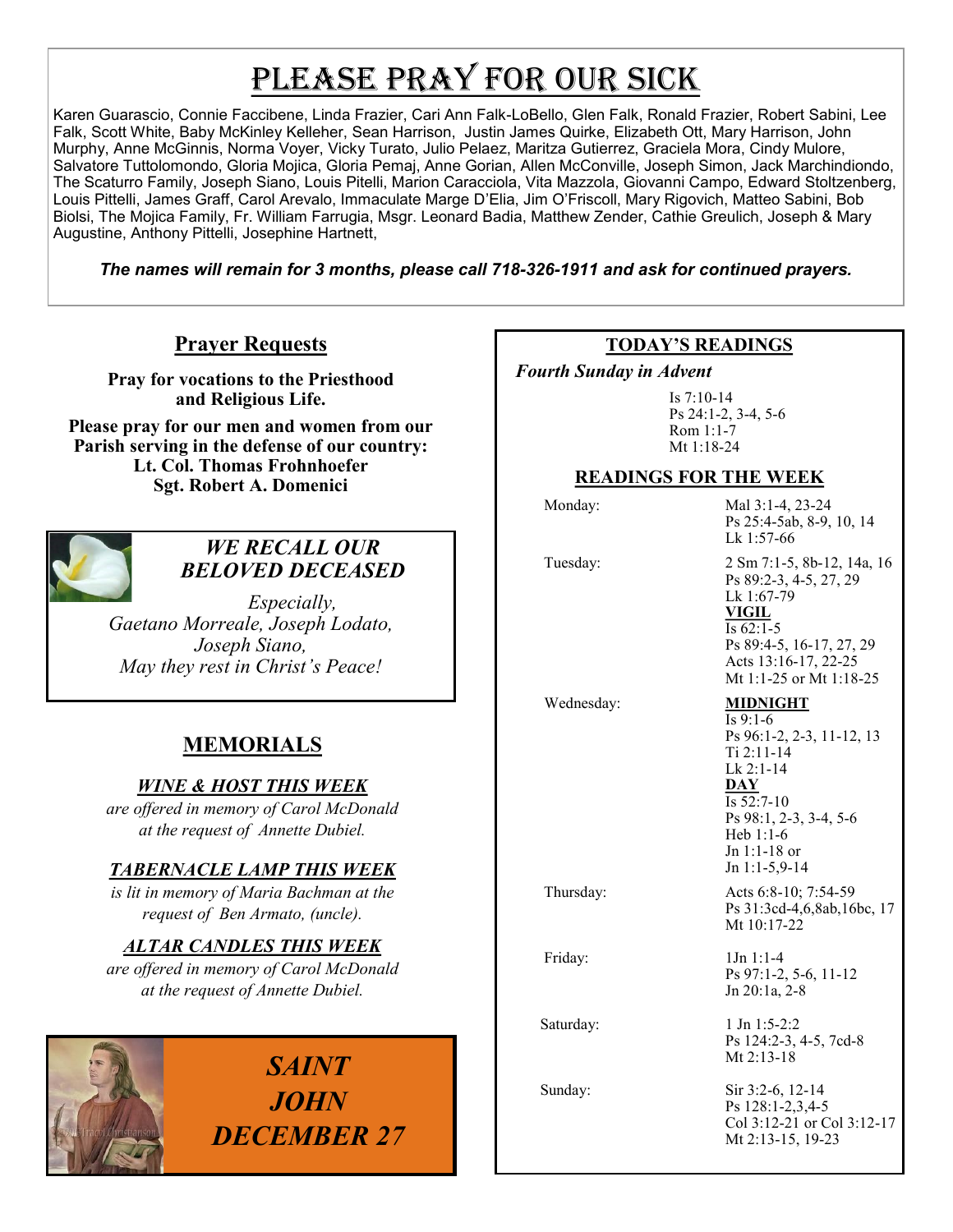#### **FOURTH SUNDAY OF ADVENT**

 As Advent comes to a close, we prepare to celebrate the birth of our Savior according to the flesh. We hear, amid the secular songs and greetings of "the season", the songs of the angels, the inquiry of the Magi, and the marveling words of the shepherds in the fields as well as those of Simeon and Anna in the Temple.

 This is indeed a time of wonder, be we young or old, for the wonder that we celebrate is of Divine origin, intended by God from before the beginning of time. It is nothing less than that of the love of our God and Father poured out for us and for our salvation through the coming into human history of the long-awaited Savior, the Eternal Word of God made flesh, the only-begotten Son, Who has reconciled us to God by atoning for our sins and has shared in our humanity that we might share in His divinity.

 May God grant you and yours every grace and blessing as you honor Jesus the Christ, and may you keep the spirit of Christmas alive in your hearts every day all the year through! God bless us, every one!

**~***Fr. Armato*

#### *CHRISTMAS WREATHS*

 Christmas wreaths to decorate the side wall of the church still can be donated in memory of your loved ones for *\$25 per commemoration.*  Please contact the Rectory offices ASAP to make the arrangements. Only twenty wreaths are available.

#### **PARISH REGISTRATION**

 Very often, people come to the Rectory asking for a certificate or letter attesting to their being active members of our Parish. That's hard for us to do, if there is no record of their being registered.

 All families worshiping here at St. Margaret's are encouraged to register with the Rectory Offices. All you have to do is complete the following information and drop it into the collection basket. We'll take it from there.

| Name:    |                    |  |
|----------|--------------------|--|
| Address: |                    |  |
|          |                    |  |
| Phone #: | $\mathbf{C}$<br>)- |  |

#### **160TH ANNIVERSARY EVENTS**

 Our Parish will be 160 years old next May. Among the events being planned for the anniversary is the celebration of a Mass of Thanksgiving **Saturday evening, May 16,**  followed by a **jubilee dinner-dance** to benefit both the Parish and the Academy. Please save the date and plan on celebrating with your fellow parishioners.

#### **CENTER'S BOILER**

 Thanks to all who have donated so generously in our second collections to replace the Center's boiler. So far, about \$8,000 has been collected. It's a good start toward an expensive and unexpected job.

 We are renting a temporary system for a few weeks to heat and thus enable us to use the Center while the old boilers are removed and new ones are being installed.

 Again, thank you for your patience, cooperation and generosity!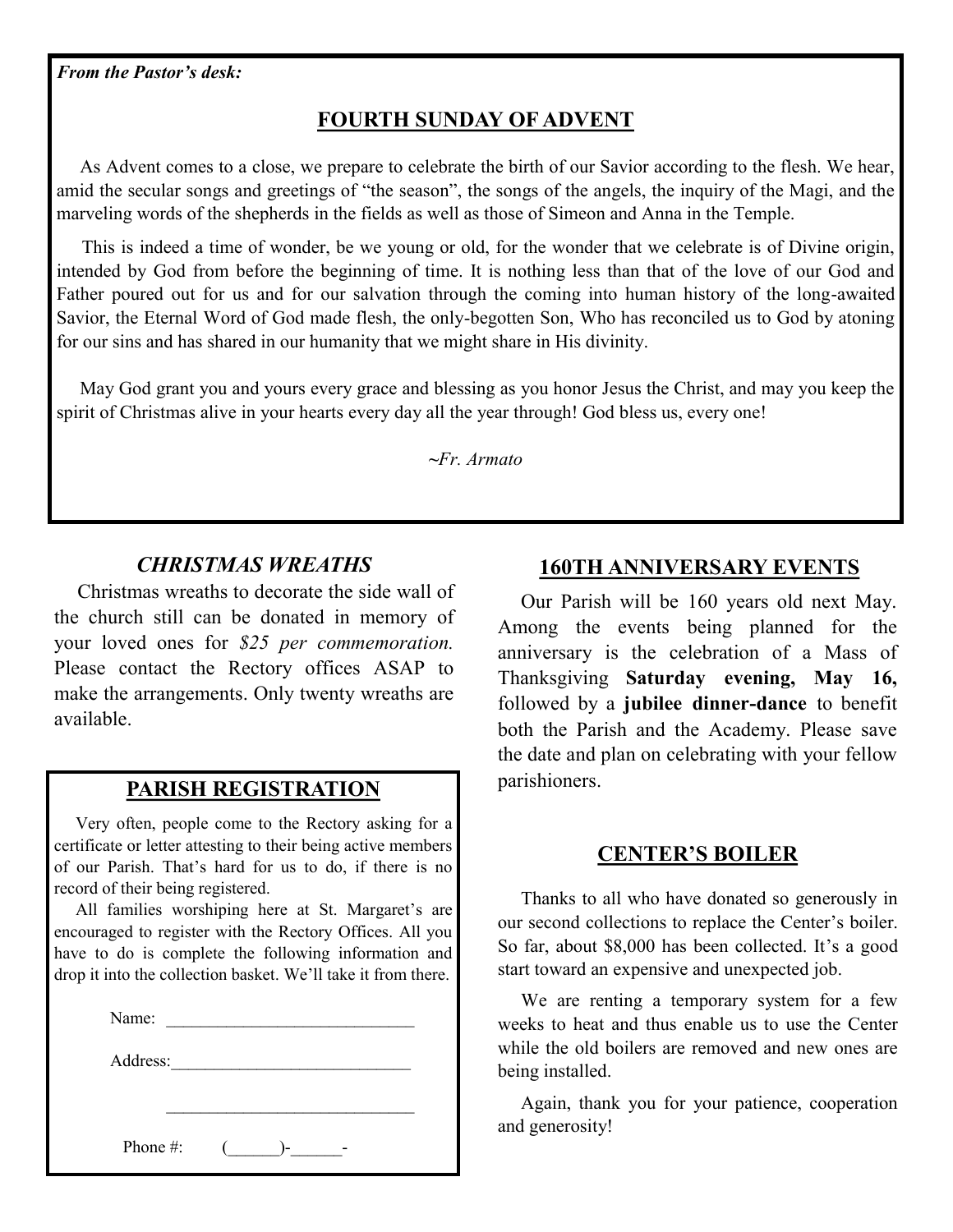## **St. Margaret Gift Shop**

Wednesdays, 12:00 - 4:00pm Saturdays, 4:00 - 5:00pm Sundays, 9:00am - 1:00pm

We have a selection of religious goods: Rosaries - Medals - Gifts Crucifixes - Statues - Bibles other books **AND MORE!**

If we don't have it, we'll try to get it for you. The Gift Shop is located in the rectory. Please use the red side door in the parking lot. If the door is closed, please knock.

Contact us: **parishcalendar@aol.com**

#### **STOCK UP FOR CHRISTMAS!**

## **E-GIVING IS HERE!**

 Have you signed up yet with *Faith Direct* or another e-giving service? It benefits both you and our Parish. Enrollment is friendly, safe, and troublefree, AND you can change your intended giving anytime that you wish. For your convenience, a supply of forms is available in the vestibules of the church to facilitate your signing up.

## **ANNUAL CATHOLIC APPEAL**

 We've done it!! We're now at **\$68,472, 103.9%**  of our *Annual Catholic Appeal* goal of **\$65,897,**  thanks to the **189** families who have pledged so far, and there's more in the pipeline. **\$68,033** has been paid in already, which means that **we're getting back money this year.**

 If you've been hesitating, until now, this is a good time to consider giving to this year's Appeal. **Every dollar over goal that is received by 12/31/19 will come back to the Parish.** Envelopes are still available in church, so please donate whatever you can now, and *send your donation directly to the Appeals office.* 

## **Monthly Memorial Mass**

 A **memorial Mass with music** is celebrated each month for the repose of the souls of those who were buried from our church during the preceding month.

 While we no longer celebrate private memorial Masses, families who wish to have an annual or "month's mind" Mass offered for a loved one can join in this monthly celebration. Please contact the Rectory at 718-326-1911 to make the arrangements.

 **The next memorial Mass will be celebrated at 11:45 am Saturday, January 11, 2020.** 



#### **THE ST. VINCENT FOOD PANTRY**

 is located in the Convent 66-25 79th Place

#### **The Pantry is open every WEDNESDAY AND SATURDAY from 10:00 am to 12:00 Noon.**

*The Holidays are upon us! Please donate coffee, tea, apple juice or cider, stuffing mix, canned yams, instant mashed potatoes, gravy, cranberry sauce and cooking oil.* 

*For more info. call Terry, 718-326-0188*

*As always, thank you for your generosity!*



For more information/tickets call:

**Mareen, 917-589-6804 - Anne, 718-350-9448 - Bridie, 917-302-3569 - Sue, 646-330-8451**